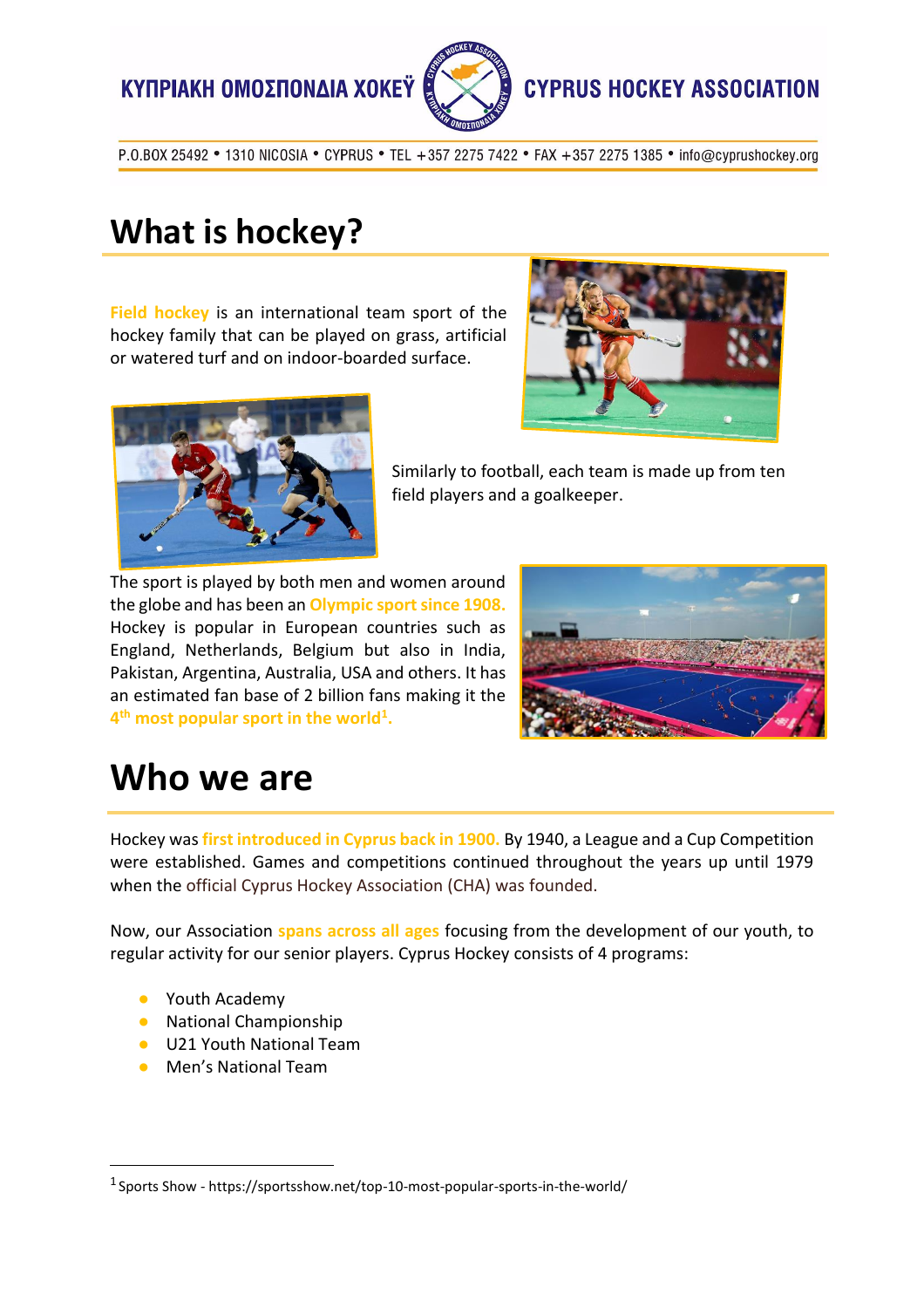



# **Our vision**

**1**

**2**

To **increase awareness** of field hockey in Cyprus and encourage young people to join the sport and our association.

To **outperform in the upcoming tournament** and qualify for **participation in more competitive categories** in future European tournaments.

### **Why you should support us**

Our national team has been participating in international tournaments since 2011<sup>2</sup>. The original team was incredibly young, yet we have always punched above our weight and learned from every experience. Through our hard-work and our convictions **Cyprus is now ranked 58th worldwide** in the official ladder of the FIH (International Hockey Federation).

Now, with still a young yet experienced team, we have a clear view of what needs to be done to have a successful performance in the upcoming European tournament in 2021. The **first step is to create a professional environment** that rewards our athletes who have invested numerous hours training in the past 10 years, as well as personally paying for the costs of all international tournaments.

The professional environment we want to create involves:

- Strength and Conditioning sessions with professional coaches
- Preparation camps in top hockey countries such as UK and Netherlands
- Provision for physiotherapist to look after players' injuries and wellbeing
- Equipment to train at a higher intensity and speed

Our aim is to **set the standard for future tournaments and generations to come.** We believe that this will set Cyprus on the right track for big achievements and establish the Cyprus name on the hockey world. Will you help us out with our plan?

 $\overline{a}$ 

<sup>2</sup>Men's Senior National Team - Past Tournaments (Page 6)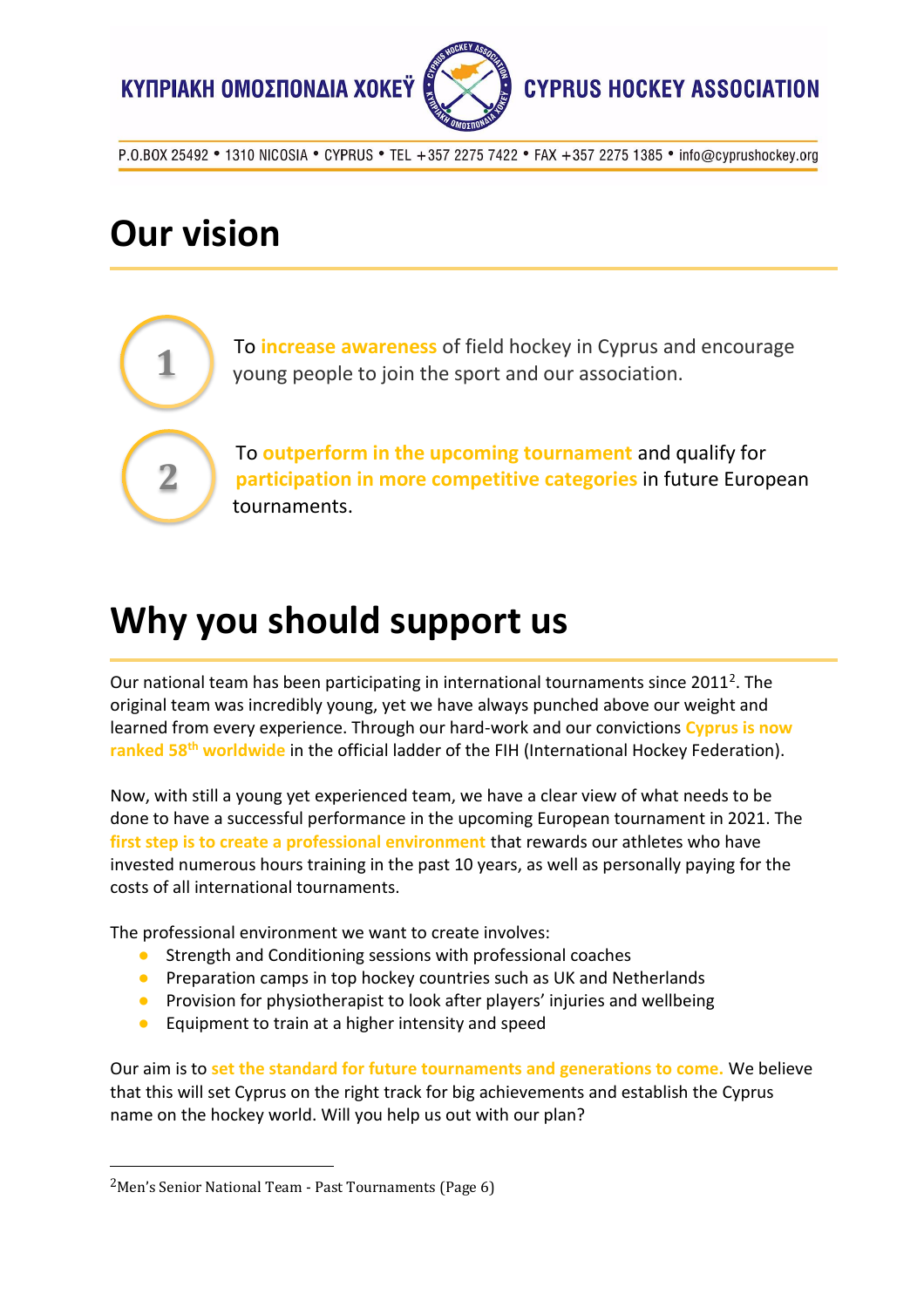



# **Sponsorship opportunities**

To complete our plan and achieve our vision, **we kindly ask for your support.**

We have devised a **sponsorship scheme with numerous opportunities** for providing support ranging from €50 to €2000.

Furthermore, through this sponsorship we can promote your Company or brand to people **all around Europe and in Cyprus**, including both the teams and hockey fans present at the tournament but also to a greater extent as **games are streamed online.**

Any support is very much appreciated and will be one step forward to achieve something great for Cyprus.

|  | Clothing             | Positioning | <b>Contribution</b><br>amount, $\epsilon$ | <b>Available</b><br>slots |
|--|----------------------|-------------|-------------------------------------------|---------------------------|
|  | <b>Playing Shirt</b> | Front       | 2,000.00                                  | 1                         |
|  |                      | Sleeve      | 500.00                                    | $\overline{2}$            |
|  | 2nd Playing shirt    | Front       | 2,000.00                                  | 1                         |
|  |                      | Sleeve      | 500.00                                    | $\overline{2}$            |
|  | Training shirt       | Front       | 500.00                                    | 1                         |
|  |                      | <b>Back</b> | 200.00                                    | 8                         |
|  | Travelling shirt     | Front       | 500.00                                    | 1                         |
|  |                      | <b>Back</b> | 50.00                                     | 30                        |
|  | Sweater              | Front       | 250.00                                    | 8                         |
|  |                      | <b>Back</b> | 100.00                                    | 20                        |
|  |                      | Sleeve      | 500.00                                    | $\overline{2}$            |

If you are interested in supporting us, please do get in touch using our contact details in the next page. We can then engage in conversation to decide the level/means of support that suits you best.

If you require any further information, feel free to read the additional sections we have provided at the end of the leaflet, or get in touch and we will happily provide it.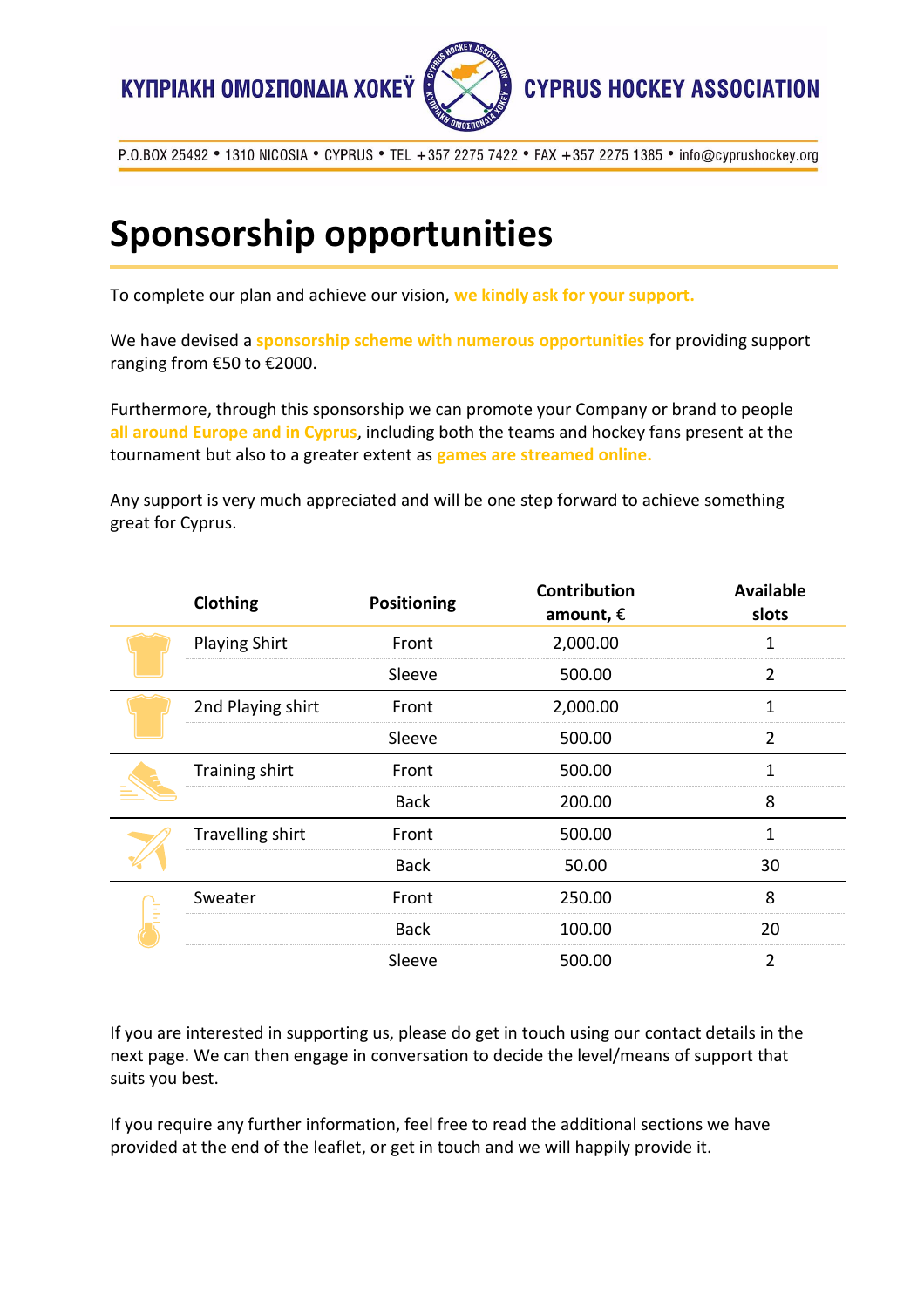

#### **Contact us:**

If you have any questions or if you would like any additional information, please do not hesitate to reach out.

> **Telephone:** +357 99265062 +357 97662774

> **Fax:** +357 22751385

**Email address** teamcyp@cyprushockey.org

### **Follow us:**



**Cyprus hockey**

**@cyprus\_hockey**

**Cyprus hockey**



**@cyprushockeymens @cyprushockey**



**https://www.cyprushockey.org**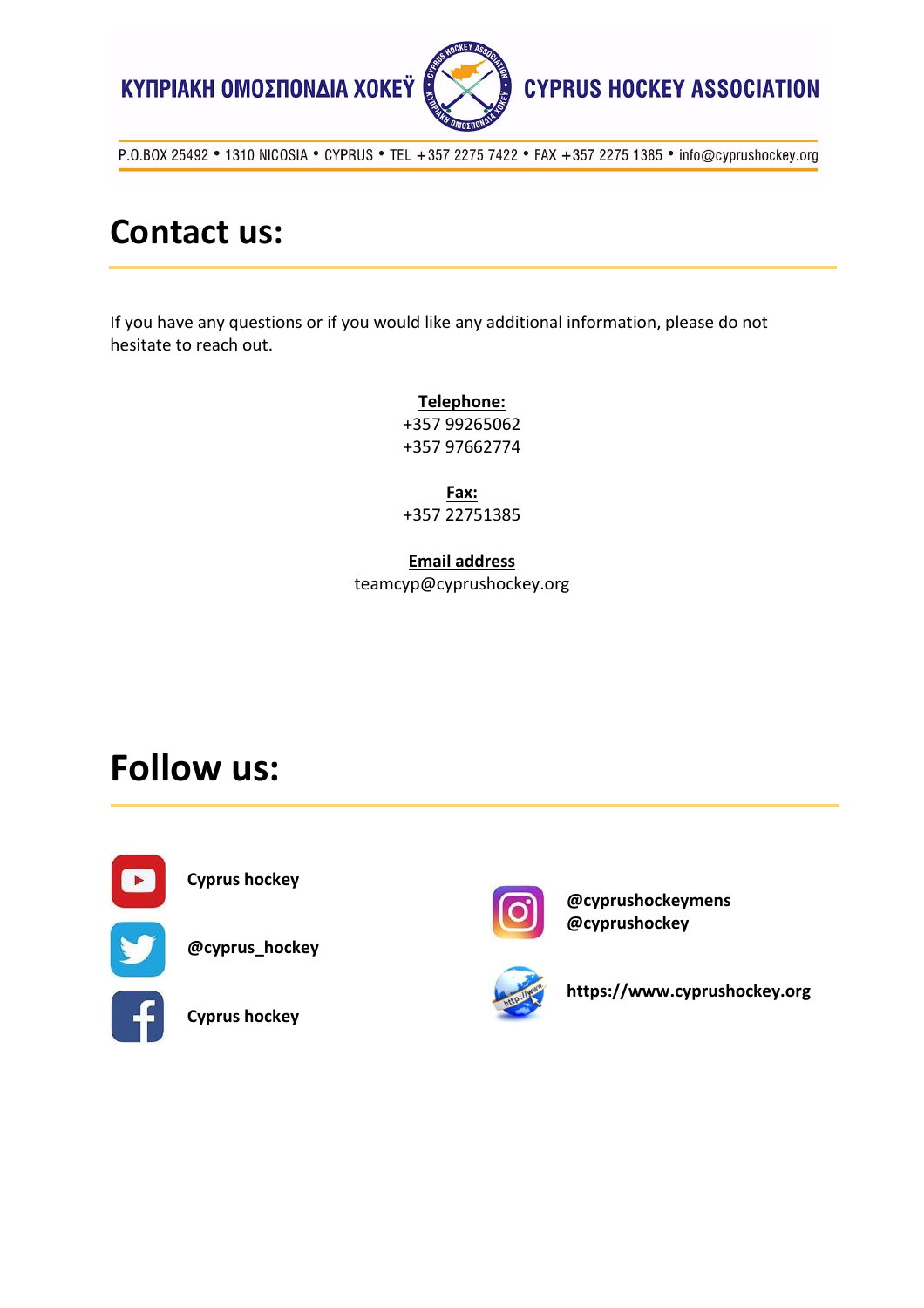



### **Want to know more?**

Hockey is considered a technical sport and has developed rapidly in recent years. It is also known as a family orientated sport, as it is not uncommon to see a whole family being involved either as supporters, coaches, players or umpires.

The sport itself has seen many changes throughout the years, resulting in faster **and more entertaining games.** Hockey games are exciting to watch as they usually involve many goals while the result is not easily predictable.

The EHF (European Hockey Federation) and the FIH (International Hockey Federation) have put massive effort to promote fair play and respect. It is therefore considered a sport that **promotes young people culture, while encouraging respect and discipline.** Additionally, hockey is one of the **most gender balanced sports in the world** with a lot of initiatives tailored to encourage equality in the sport.

# **Hockey in Cyprus**

Both the Association and the National Team strive to follow the path set by the EHF and FIH. To be able to achieve that, we have set some **goals and beliefs**, which we will stand by to, create something special for Cyprus. Some of those are outlined below:

- Encourage participation across all ages
- Create our first Women's Senior National Team
- Provide a safe environment for children to learn a new sport and acquire skills for life, such as discipline, respect, fair play, setting goals and self-development
- Create a fun environment at every youth academy session
- Encourage people to be active

We believe we have something important to offer to our country and we are **determined to introduce the benefits of our sport to those who are willing to try it.** We believe that hockey is a sport that can be played by everyone and Cyprus Hockey will always support anyone with whatever they want to take away from hockey[.](https://www.cyprushockey.org/history)